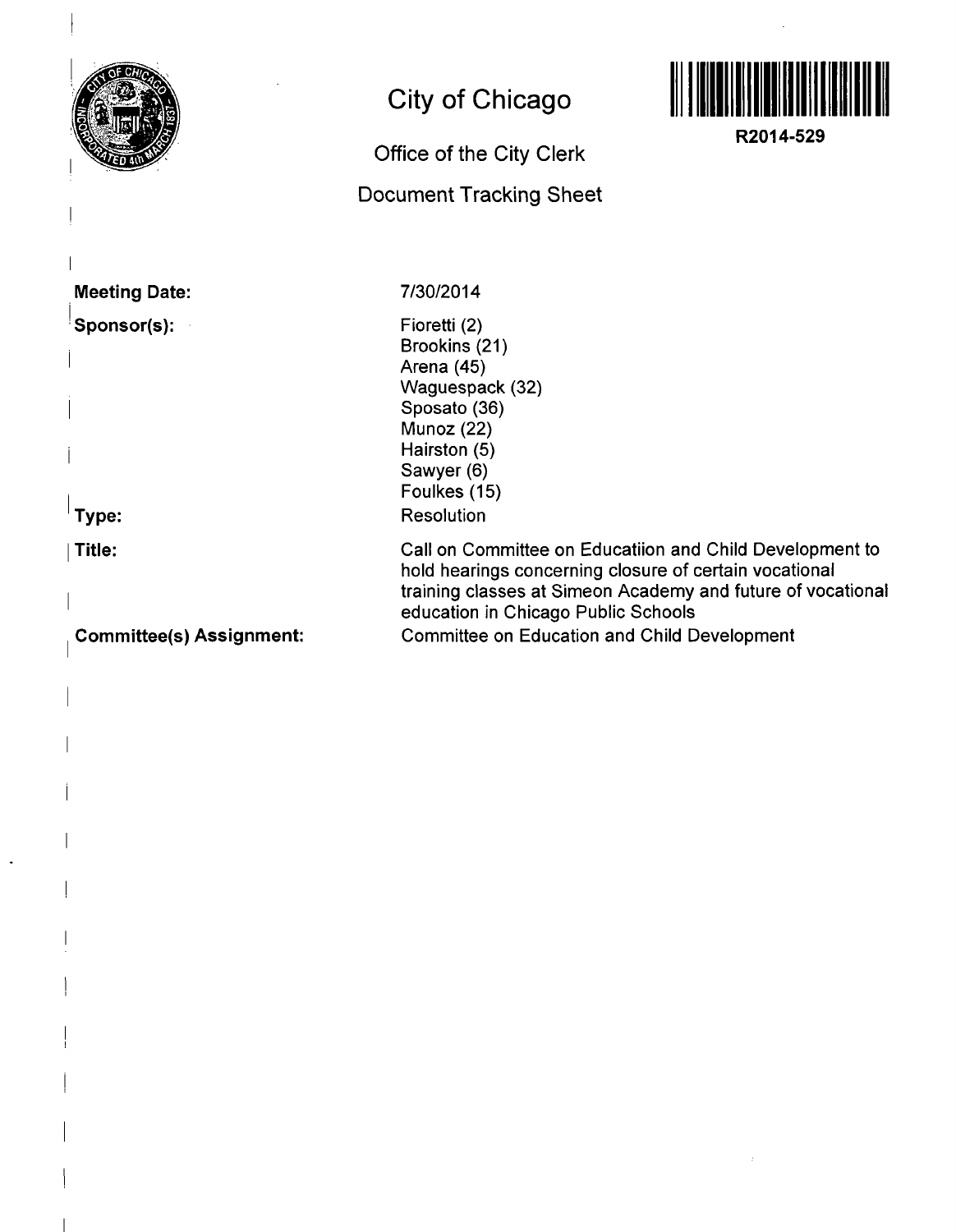Education

## **RESOLUTION CONCERNING THE CLOSURE OF CERTAIN VOCATIONAL TRAINING CLASSES AT SIMEON CAREER ACADEMY AND THE FUTURE OF VOCATIONAL EDUCATION IN THE CHICAGO PUBLIC SCHOOLS**

WHEREAS, One of the bas-relief panels sculpted on the façade of the entrance to Chicago's City Hall depicts the education of the youth of this city as a principal pillar of municipal service. The city's basic covenant with its citizens to provide a comprehensive public education is endangered through the dismantling of educational policy built from the institutional knowledge and experience of multiple generations of Chicagoans from all walks of life who hold the common belief that a good public education offers a broad-based elementary and secondary curriculum that includes relevant vocational education; and

WHEREAS, From 1880 until very recent times, the Chicago Public School's Boards of Education and all former Superintendents have championed vocational education as a desirable and necessary adjunct to college preparatory curricula. A 2011 Harvard Graduate School of Education report stated "This surge in educational attainment laid the foundation for the staggering increase in American wealth and power that came to be known as the American Century ... Within the U.S. economy, there is also growing evidence of a 'skills gap' in which many young adults lack the skills and work ethic needed for many jobs that pay a middle-class wage. Simultaneously, there has been a dramatic decline in the ability of adolescents and young adults to find work. Indeed, the percentage of teens and young adults who have jobs is now at the lowest level since World War II"; and

WHEREAS, Current CPS policy appears to be shifting from an education for the students it has, toward only providing programs that cater to the needs of students it desires. There has been a decided erosion of the traditional curriculum that provides balanced academic, artistic and vocational offerings that address the requisites and aspirations of all of this city's youth today; and

WHEREAS, This emphasis on providing only a strictly college preparatory education has left the majority of this city's young citizens bereft of a viable alternative to an expensive and time-consuming pursuit of a four-year degree. Pronouncements setting the goal of "100% college-ready, 100% college-bound" for CPS graduates have only led to significantly reduced opportunities and resultant expectations for some of today's CPS high school students; and

WHEREAS, An excellent example of such reduced opportunity is the proposed closures of an electrician and an automotive program at Simeon Career Academy. It is impossible to conceive of the notion that a community with consistently high unemployment could have a better alternative than that of comprehensive training as an electrician or automotive mechanic, both high-paying trades; and

WHEREAS, It is incumbent upon this legislative body to understand and ameliorate this trend in Chicago Public School policy; now therefore

BE IT RESOLVED That we, the undersigned members of the City of Chicago City Council, gathered together this 30<sup>th</sup> Day of July, 2014 AD, do hereby call upon the Committee on Education and Child Development to expeditiously hold hearings in order to take testimony by both the public and expert witnesses concerning the closure of such essential programs as Simeon Career Academy's electrician and automotive classes in specific and the future of vocational 'education in the Chicago Public Schools in general.

BE IT FURTHER RESOLVED That a suitable copy of this resolution be prepared and presented to Latasha R. Thomas, Chair of the Committee of Education & Child Development and Dr. S. House, Principal of Simeon Career Academy, and Dr. Barbara Byrd-Bennett, Chief Executive Officer of the Chicago Public Schools.

**ROH W.FJORETTI** <sup>Ind</sup> Ward Aldermap

IOWARD B. BROOKINS, JR.

Alderman – 21<sup>st</sup> Ward